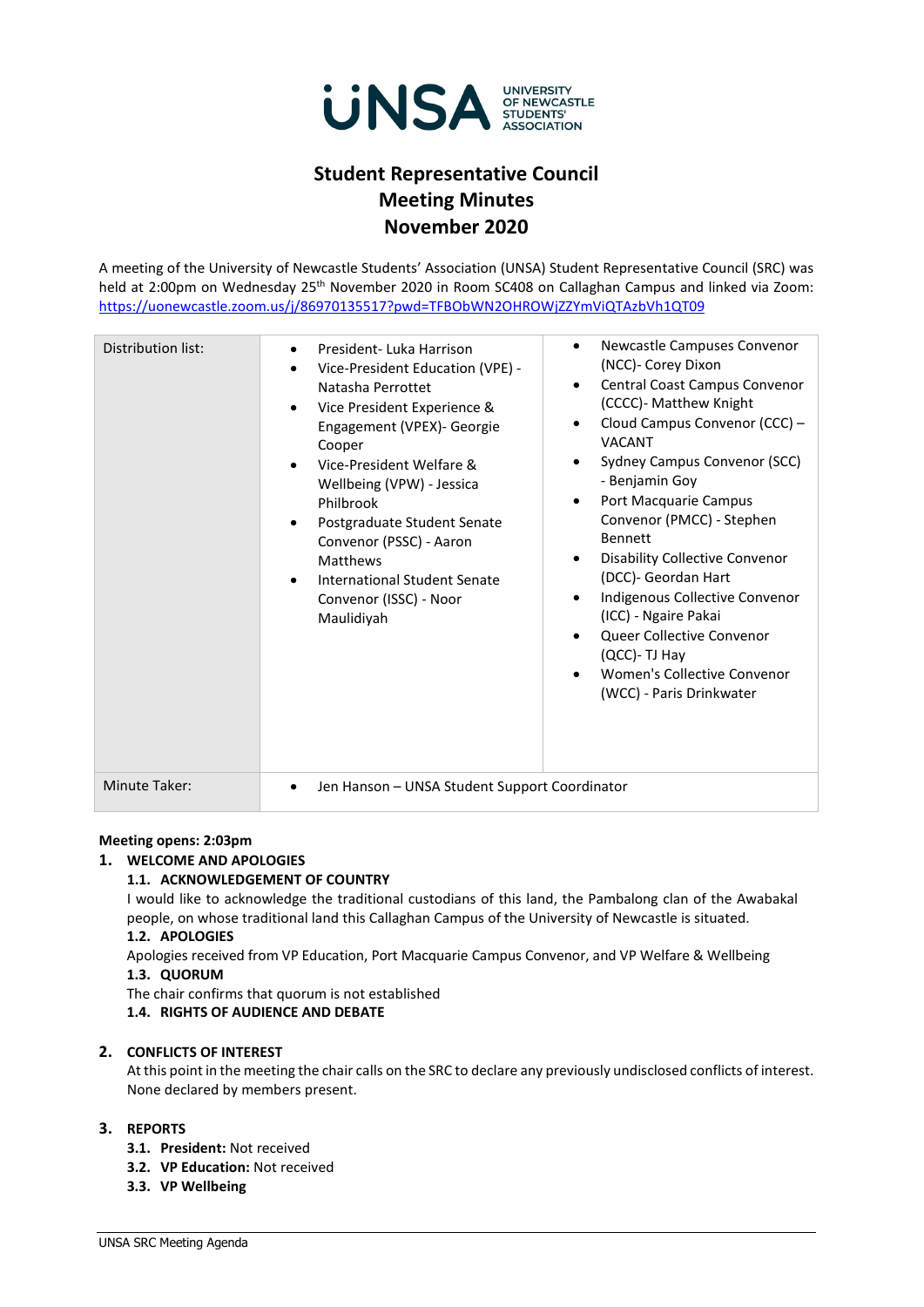

- **3.4. Postgraduate Senate Convenor**
- **3.5. International Senate Convenor**
- **3.6. Newcastle Campuses Convenor:** Not received
- **3.7. Central Coast Campus Convenor:** Not received
- **3.8. Port Macquarie Campus Convenor:** Not received
- **3.9. Sydney Campus Convenor:** Not received
- **3.10.Cloud Campus Convenor:** Not received
- **3.11.Disability Collective Convenor:** Not received
- **3.12.Indigenous Collective Convenor:** Not received
- **3.13.Queer Collective Convenor:** Not received
- **3.14.Women's Collective Convenor:** Not received

**Motion:** in principle support to accept reports received. **Moved by:** President **Seconded by:** WCC **In favour:** 5 **Opposed:** 0 **Abstained:** 0 **Motion Carried**

### **4. GENERAL BUSINESS & FUNDING REQUESTS**

#### **4.1 Potential Recognition of previous Student Associations**

PSSC gives a summary of his thoughts on the potential recognition of previous Student Associations. Previously the Postgraduate Students' Senate brainstormed ideas such as a garden or a statue but never came to a consensus. PSSC, previously the NUPSA president, explains that the previous associations dissolved after long tenures at the university. 20 years for NUPSA and 50 years for NUSA respectively. PSSC invites members to discuss if previous associations should be recognised, and if so, how should they be recognised.

President expresses his support for the initiative and sees it as an appropriate gesture to acknowledge the hard work students put into the organisations as well as the support the organisations gave to students. QCC states that it could be a good opportunity to show how UNSA is similar, but also how it is different. Without the previous associations, we would not have UNSA: "this is what we have been, this is what we are now". President suggests conducting some research on specific people who made NUSA and NUPSA what they were to ensure those individuals are recognised as well. AGM adds that she has spoken to the University SSAF officer and they are be happy to put aside portion of next years' SSAF to be used for this. The university acknowledges the end of the student associations in the middle of a pandemic was very quiet and deserves some sort of acknowledgement.

**Motion:** in principle support to form a working party to prepare a proposal to recognise previous student associations, to be brought to the SRC in 2021.

**Moved by:** President **Second:** QCC **In favour:** 5 **Opposed:** 0 **Abstain:** 0 **Motion Carried**

#### **4.2 UNSA student spaces on campus**

AGM gives an overview of student spaces on campus, explaining that UNSA is losing the space in the Hunter Building (previously the NUPSA office). At present, there are very few student spaces, especially at NUspace, where there is no student space at all.

AGM tells members that UNSA will be presenting to the University Vice-Chancellor's Campus Activation Committee regarding the need for greater student spaces on campus. The proposal will also demonstrate UNSA's need for a large, visible clubs space. (The current clubs space under BOTH could be converted to an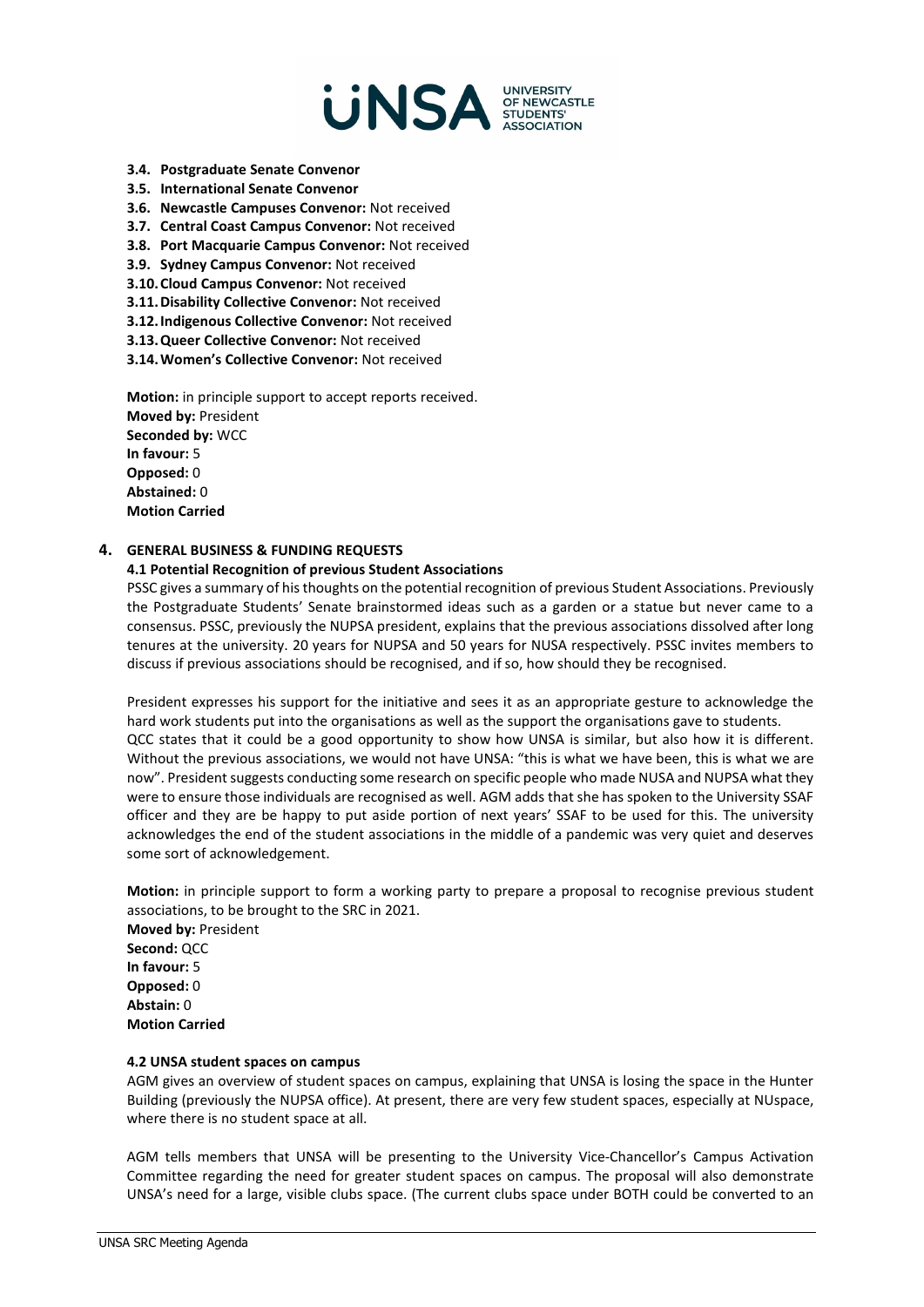

equity space to hold meetings for various collectives. This space is tucked away under BOTH making it more suitable as it is not as visible to the public and thus members of those collectives are not forced to publicly identify). Before the proposal is presented the AGM asks members to send in their suggestions for spaces on campus. Specifically, UNSA is seeking a space for clubs at Callaghan campus and a space for students somewhere in Newcastle City. As for the other campuses, UNSA has very little chance of finding anything on Sydney campus but will be campaigning for half of the Millery at Ourimbah on the Central Coast. AGM expresses that this proposal is a vital opportunity for UNSA to try to get more student spaces across campuses.

#### **4.3 Ecosia on campus campaign**

AGM gives an overview of the Ecosia search engine platform which uses profits to plant trees. In our strategic planning, ethics and ethical business operations was a significant objective of ours. It may be a slightly clunkier option than Google, which should be taken into consideration. Also, UNSA would be the first University in Australia to partner with Ecosia.

**Motion**: in principle support to further explore the possibility of collaborating with Ecosia for an on campus campaign. **Moved by:** President **Seconded by:** VPEx **In favour:** 5 **Abstain:** 0 **Oppose:** 0 **Motion Carried.**

#### **5. MATTERS FOR NOTING & GENERAL QUESTIONS**

#### **5.1 UNSA SRC handover procedure**

Members discuss the draft handover template circulated before the meeting. Members agree it is a good starting point for handover.

#### **UNSA Positional Email Accounts:**

ISSC asks about positional email accounts being carried over for next year. AGM expresses concerns over the positional accounts as they could breech the Privacy Act due to the personal nature of information that may be in the accounts. Ultimately it is up to the SRC to decide whether to keep these or not, as it is not an official UNSA policy.

#### **UNSA Collectives Handover:**

WCC asks about handover for UNSA Collectives. AGM answers that SRC elections and inductions are on a different timeline for collectives. At present there is no hard date for collective handover or elections however going forward UNSA would like to consult with collectives on what sort of timeline would be best.

#### **Election Review Sessions:**

President advises members that there is one more Election Review Session on Friday 27<sup>th</sup> November from 11:30 to 1pm and getting involved is highly encouraged. Reach out to Manager Student Representation if you are interested in attending in person or via zoom.

#### **Bike Hub:**

AGM gives an update on the Bike Hub facility and NUBUG, the bike club that was previously affiliated under NUSA. The biggest issue with the Bike Hub is the design and structure, as it is made from metal and built on a carpark. In recent years there have been many complaints received by IFS regarding safety at the Bike Hub. The current set up is not safe nor is the building safe to be working in during the hot summer months. As a result, IFS did not renew the Bike Hub lease and it was shut last month. Many students were upset about the Bike Hub since it was originally a service created by students, for students. At present the AGM is working closely with the previous manager of the Bike Hub and IFS to facilitate the Bike Hub coming back to campus. It should be coming back at some stage next year.